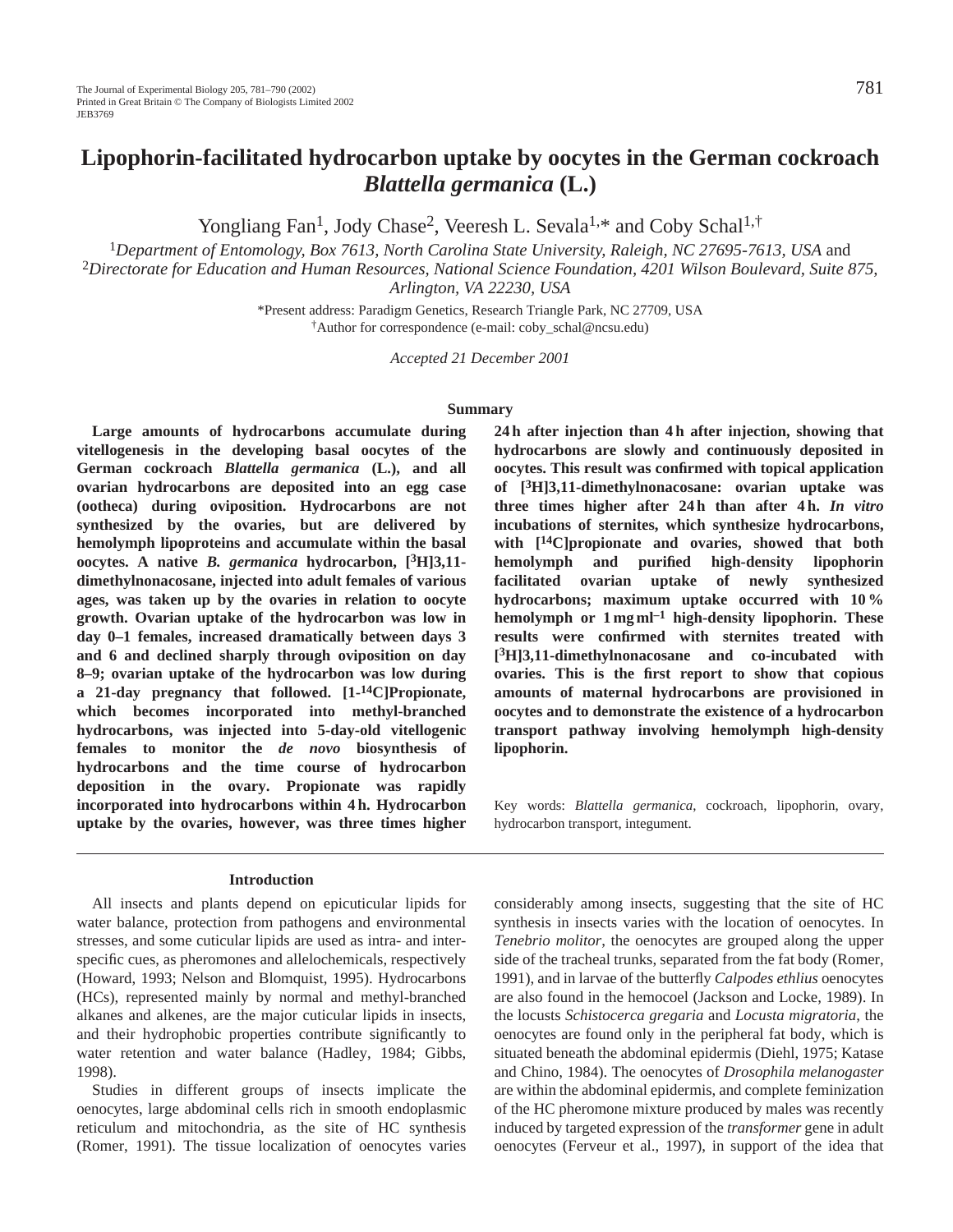oenocytes synthesize HCs. In the American and German cockroaches *Periplaneta americana* and *Blattella germanica*, respectively, the oenocytes are also distributed near the epidermal cells of the abdominal tergites and sternites and are separated from the hemocoel by a basal membrane (Kramer and Wigglesworth, 1950; Liang and Schal, 1993).

A large proportion of the HCs are directed to the exterior of the cuticle. Clearly then, when oenocytes are situated in the hemocoel, a hemolymph transport pathway would be required for delivery of HCs to the epidermis and ultimately to the epicuticle. Such a pathway, involving hemolymph high-density lipophorin (HDLp), has now been described in many insects (for a review, see Schal et al., 1998b). Interestingly, however, it is also prominent in insects whose oenocytes are adjacent to epidermal cells in the integument. In all studies that have examined internal lipids, a large but developmentally regulated pool of internal HCs has been found (Dwyer et al., 1986; Guo and Blomquist, 1991; Gu et al., 1995; Young et al., 1999; Sevala et al., 1999, 2000), and in most of these studies, the internal HCs appear to be qualitatively similar to the cuticular HCs (Chino and Downer, 1982; Schal et al., 1994, 1998b; Gu et al., 1995; Sevala et al., 2000; Young et al., 2000). The rationale proposed for internal HCs is that hemolymph HDLp functions primarily to deliver HCs from oenocytes to integumental tissues that do not synthesize HCs, including the head and thorax (including the legs and wings).

However, our studies of adult *B. germanica* females indicate that a major fraction of the internal HCs is localized within oocytes, suggesting that an important function of hemolymph HCs and HDLp is to provision the developing oocytes as well as cuticular surfaces overlying regions that do not synthesize HCs. Because neither the fat body nor the gonads can synthesize HCs, large amounts of HCs must be transported from the oenocytes and deposited in the ovaries prior to ovulation (Gu et al., 1995). Moreover, as large amounts of HCs are found in the egg case (Schal et al., 1994, 1998b; Young et al., 2000), it appears that the female might provision her progeny with maternal HCs and possibly HDLp, the latter as a yolk protein precursor.

In many insects, almost half the yolk mass is composed of lipid imported by vitellogenin and lipophorin. Yet nothing is known about the mechanism by which HCs are deposited in insect oocytes, the role of HCs in embryonic development and HC–lipophorin interactions in the embryo. In this paper, we report the results of *in vivo* and *in vitro* analyses of HC transport and uptake by the ovary and the role of lipophorin in HC transport. We use the German cockroach *B. germanica* as a model system because (i) it is large and therefore readily amenable to physiological and biochemical approaches, (ii) its HCs have been chemically well characterized (Augustynowicz et al., 1987; Carlson and Brenner, 1988; Jurenka et al., 1989), (iii) the biochemical pathways of HC biosynthesis are well understood (Chase et al., 1990, 1992; Blomquist et al., 1993), (iv) the sites and developmental time course of HC synthesis are better known than in any other arthropod (Gu et al., 1995; Schal et al., 1994; Young et al., 1999), (v) HCs constitute the

major lipid of lipophorin, representing up to 50 % of the lipids (Sevala et al., 1999), (vi) the ovaries and integument take up massive amounts of HCs (Schal et al., 1998b) and (vii) lipophorin is also taken up by the oocytes and therefore acts as a yolk protein precursor (see below). Thus, we combine the advantages of the well-characterized cockroach HCs and lipophorin system with physiological measurements and immunoassays to describe HC transport to the ovary.

#### **Materials and methods**

#### *Chemicals*

Sodium  $[1-14C]$ propionic acid  $(2.04 \text{ GBq mmol}^{-1})$  was purchased from NEN Research Products (Boston, MA, USA). [11,12-3H]3,11-Dimethylnonacosane (approximately  $1.11$  TBq mmol<sup>-1</sup>) was a gift from Dr Glenn Prestwich (Salt Lake City, UT, USA). TC199 medium was purchased from Specialty Media (Lavallette, NJ, USA), and all the remaining chemicals were purchased from Sigma (St Louis, MO, USA). Organic solvents were obtained from Fisher Scientific (Pittsburgh, PA, USA).

#### *Animals*

The German cockroach *Blattella germanica* (L.) colony was maintained in incubators at  $27 \pm 0.5$  °C, approximately 50% relative humidity and on 12 h:12 h light:dark photoperiod. Newly emerged adult females were separated from the colony on the day of adult eclosion (day 0) and maintained in separate plastic cages. Insects were provided with Purina 5012 Rat Chow (Purina Mills, St Louis, MO, USA) and water *ad libitum*. Females were mated on day 6 and they oviposited 2–3 days later under these conditions. Females were always maintained in groups because solitary females are reproductively repressed (Gadot et al., 1989; Holbrook et al., 2000).

# *Biosynthesis and transport of hydrocarbons* in vivo *and* in vitro

Methylmalonyl CoA, derived from propionate, can serve as a methyl-branch donor in the synthesis of methyl-branched HCs in *B. germanica* (Chase et al., 1990). Since over 80 % of the HCs are methyl-branched (Jurenka et al., 1989), overall HC synthesis can be followed. [1-14C]Propionate (16.65 kBq) in 0.5 µl of TC199 medium was injected into 5-day-old adult females. The females were provisioned with food and water in Petri dishes in an incubator at 27 °C. Ovaries were dissected after 4 or 24 h, rinsed thoroughly at least three times in saline, and HCs were extracted from the ovaries and the rest of the body separately, purified and assayed for radioactivity. *In vivo* HC transport and uptake experiments were confirmed with the native HC 3,11-dimethylnonacosane. Synthetic racemic [11,12-3H]3,11-dimethylnonacosane (21.46 kBq) was either topically applied to the abdominal tergites or injected into the hemocoel in  $0.4 \mu$ l of hexane. After predetermined incubation times, the ovaries were dissected, rinsed thoroughly, lipids were extracted, HCs purified and the radioactivity in the HC fraction analyzed by liquid scintillation spectrometry.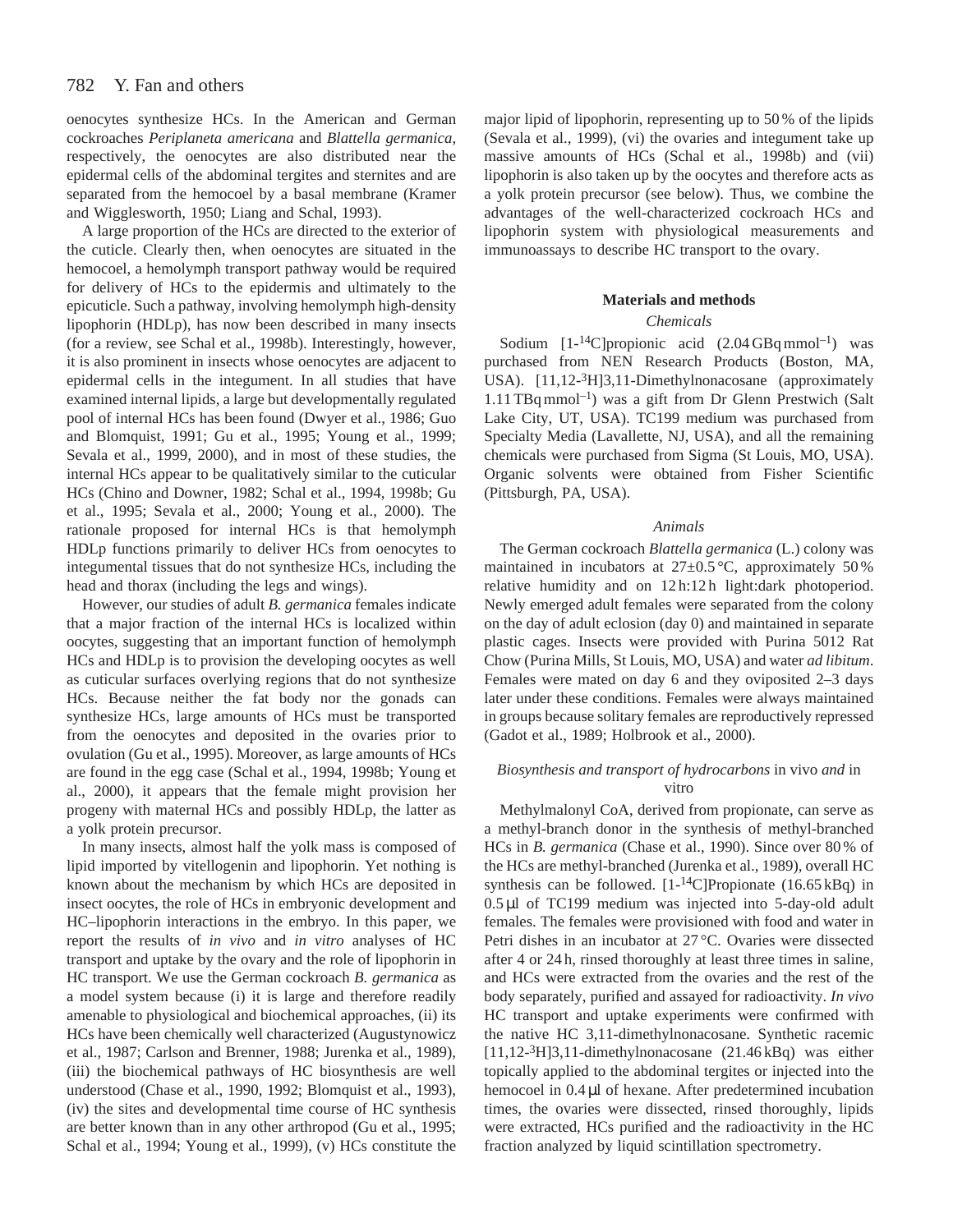For *in vitro* studies, abdominal sternites 3 and 4 from 5-dayold virgin females were co-incubated with a pair of ovaries of various ages in  $500 \mu l$  of TC199 medium [adjusted to  $410$  mosmol l<sup>-1</sup> by the addition of 55 mmol l<sup>-1</sup> NaCl and  $40$  mmol  $1^{-1}$  Hepes, pH 7.4, and sterilized by filtration through a 0.22 µm low protein binding filter (Millipore, Bedford, MA, USA) just prior to use] and 25.9 kBq of [1-14C]propionate. All incubations were at 27 °C with constant shaking on an orbital waving shaker (VWR, Atlanta, GA, USA) to oxygenate the tissues. After 4 or 24 h incubations, the tissues were removed and analyzed for labeled HCs. As required, either purified HDLp or hemolymph was added to the medium. These experiments were repeated with labeled HC. Sternites 3 and 4 from 5-day-old virgin females were dissected and rinsed thoroughly in saline, and  $[3H]3,11$ -dimethylnonacosane  $(21.46 \text{ kB})$  was topically applied in  $0.5 \mu$ l of hexane on the cuticular surface of the sternites. The sternites were coincubated with ovaries in TC199 and processed as above.

# *Extraction and quantification of hydrocarbons*

The surface lipids were extracted from egg cases as described by Young and Schal (1997). Briefly, each egg case was immersed in 2 ml of *n*-hexane containing 15 µg of *n*hexacosane as internal standard, agitated gently for 5 min, and the solvent was decanted into a clean vial. This procedure was repeated, and the egg case was subjected to a final rinse with 1 ml of hexane. The three hexane extracts were combined and subjected to HC purification and analysis by gas chromatography.

Internal lipids were extracted by a modified Bligh and Dyer (1959) procedure (Gu et al., 1995). For samples to be analyzed by gas chromatography, 30 µg of *n*-hexacosane was added as internal standard. Lipids were extracted from various tissues by homogenization in water for 30 s (Kontes micro ultrasonic cell disruptor, Vineland, NJ, USA), and the homogenate was extracted with hexane:methanol:water (2:1:1). Samples were vortexed vigorously and centrifuged at  $2000\mathbf{g}$  (IEC-Centra7, International Equipment, Needham Heights, MA, USA) for 10 min. A sample of the hexane phase was loaded onto a Biosil-A (Bio-Rad, Richmond, CA, USA) mini-column (approximately 500 mg of silica gel in a glass-wool-stoppered Pasteur pipette), and the HCs were eluted with 7 ml of hexane. The solvent was reduced with a gentle stream of  $N_2$ , and unlabeled HCs were quantified by gas chromatography whereas radioactive HCs were assayed in 3 ml of scintillation fluid (ScintiSafe EconoF, Fisher) by liquid scintillation spectrometry (LS5801, Beckman, Fullerton, PA, USA).

For gas chromatography analysis, the hexane was reduced to  $1-2 \mu l$  with N<sub>2</sub> and analyzed on an HP 5890II (Hewlett-Packard, Palo Alto, CA, USA) gas chromatograph equipped with a flame-ionization detector and interfaced with an HP 3365II ChemStation. Splitless injection was made into a 25 m×0.32 mm×1 µm HP-1 capillary column operated at 150 °C for 2 min, then increased at  $10^{\circ}$ C min<sup>-1</sup> to 280 °C and held for 10 min. The injector and detector were held at 280 and 300 °C, respectively.

# *Hemolymph collection and lipophorin isolation and purification*

Hemolymph was collected from ice-anesthetized day 2–4 females by severing the cerci and gently pressing the abdomen. Hemolymph was collected into chilled 1.5 ml microcentrifuge tubes containing cold saline and protease inhibitors  $(0.05 \text{ mol}^{-1})$  sodium phosphate buffer, pH 7.0, containing  $0.15 \text{ mol}^{-1}$  NaCl,  $10 \text{ mmol}^{-1}$  EDTA,  $5 \text{ mmol}^{-1}$  glutathione,  $2 \text{ mmol } l^{-1}$  phenylmethyl sulfonyl fluoride,  $10 \mu\text{g } ml^{-1}$ leupeptin and  $10 \mu g$  ml<sup>-1</sup> pepstatin), centrifuged at 735 *g* for  $2 \text{ min at } 4^{\circ} \text{C}$  to pellet the hemocytes, and the plasma was stored at  $-80^{\circ}$ C.

HDLp was purified by KBr density-gradient ultracentrifugation, as described by Shapiro et al. (1984) and previously applied to *B. germanica* by Gu et al. (1995) and Sevala et al. (1997, 1999). Briefly, plasma obtained from virgin females was mixed with 2.58 g of KBr in saline and adjusted to 5.8 ml. The KBr mixture was placed into a Beckman 13.5 ml QuickSeal tube, overlaid with 7.7 ml of freshly prepared 0.9 % NaCl, and subjected to ultracentrifugation with slow acceleration and deceleration at  $285000g$  for  $22h$  at  $4^{\circ}$ C in a Beckman L8-70M ultracentrifuge using a fixed angle rotor  $(70.1)$  Ti). Fractions of  $400 \mu l$  were collected starting from the top of the tube. The purity of lipophorin fractions was checked by sodium dodecyl sulfate polyacrylamide gel electrophoresis (SDS–PAGE). Pure lipophorin fractions were pooled, concentrated and dialyzed against  $10 \text{ mmol } l^{-1}$ phosphate-buffered saline, pH 7.4, using a Centricon-10 microconcentration tube with a  $10\times10^3$  molecular mass cutoff membrane (Amicon, Danvers, MA, USA). Protein concentration was measured by the Bradford method (Bradford, 1976) with bovine serum albumin as standard.

# *Enzyme-linked immunosorbent assay (ELISA)*

The lipophorin titer in hemolymph, ovaries and egg cases was determined by indirect ELISA as described by Sevala et al. (1999), with minor modifications. Diluted (1:2000 to 1:8000) hemolymph (100  $\mu$ l), ovary extract or egg case extract and a series of HDLp standards  $(1-100 \text{ ng ml}^{-1})$  in coating buffer  $(50 \text{ mmol } l^{-1}$  sodium carbonate/bicarbonate buffer, pH 9.4) were bound to each well of an Immunoware highbinding 96-well ELISA plate (Pierce, Rockford, IL, USA) by incubating overnight at 4 °C. Several blanks were also included in each plate. The plates were rinsed three times with phosphate-buffered saline containing Tween-20 (8 mmol l<sup>-1</sup> sodium phosphate,  $2 \text{mmol } l^{-1}$  potassium phosphate, 140 mmol  $l^{-1}$  sodium chloride, 10 mmol  $l^{-1}$  potassium chloride and 0.05 % Tween-20, pH 7.4) and blocked for 1 h with 1 % bovine serum albumin at 37 °C. The wells were then filled with 100 µl of diluted HDLp antiserum in phosphate-buffered saline containing Tween-20 (1:500) and normal rabbit serum, and incubated for 1 h. Plates were washed three times and loaded with 100 µl of anti-rabbit immunoglobulin conjugated to alkaline phosphatase (Sigma) diluted 1:10 000 in phosphatebuffered saline containing Tween-20, and incubated for 1 h at 37 °C. Plates were washed again and developed at room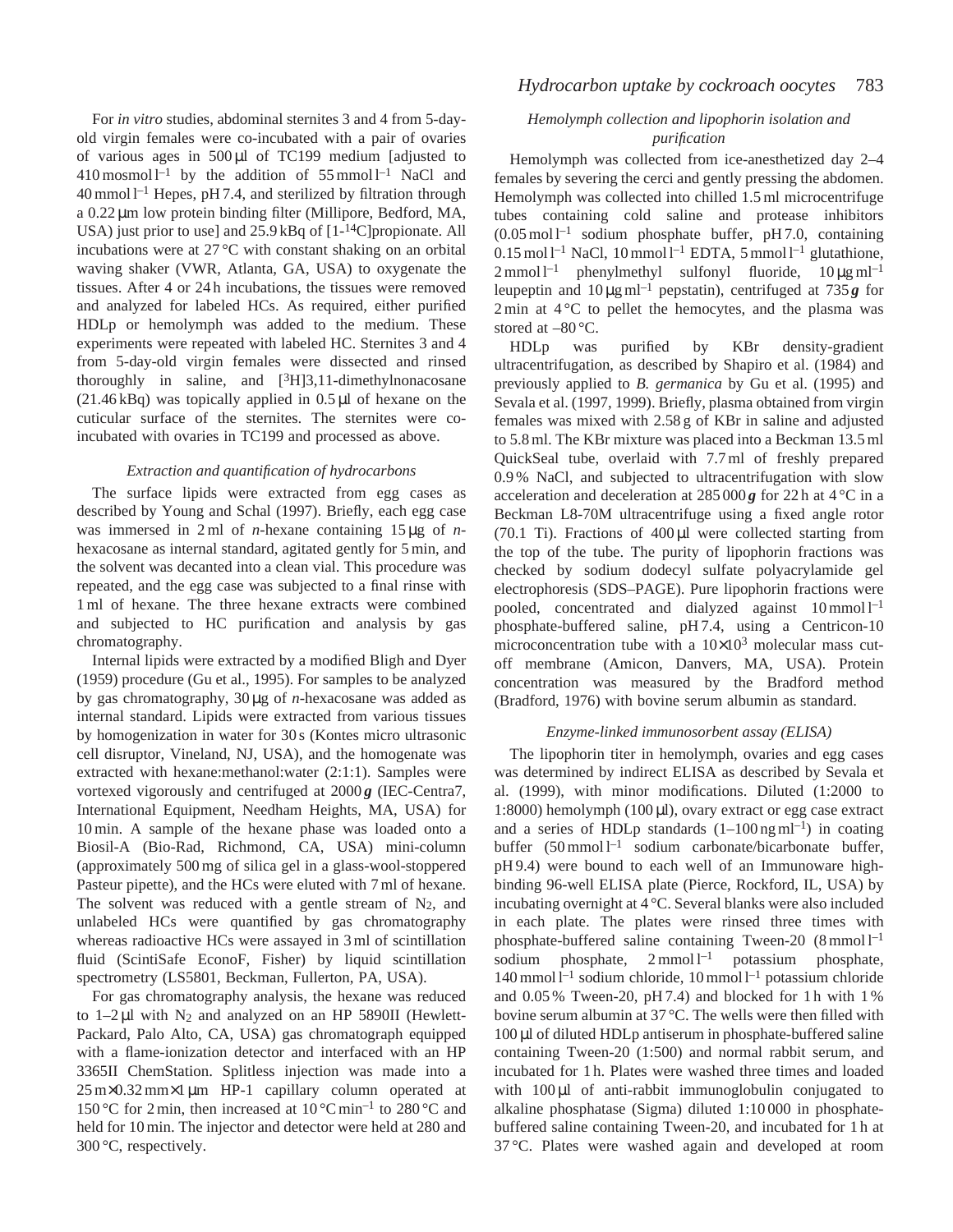temperature with 100 µl of enzyme substrate, *p*-nitrophenyl phosphate (Pierce), and the reaction was stopped after 30 min by adding  $100 \mu l$  of  $2 \text{ mol } l^{-1}$  NaOH to each well. Absorbance was read at 405 nm in a PowerWave200 automated microplate reader (Bio-Tek, Winooski, VT).

# **Results**

# *Accumulation of hydrocarbons in the ovaries and egg case*

The reproductive cycle of female *B. germanica* is depicted in the inset to Fig. 1. The German cockroach has panoistic ovarioles: the basal oocytes mature synchronously between days 0 and 9 in response to juvenile hormone (for a review, see Schal et al., 1997). All females were mated on day 6 and most oviposited on day 9 (Fig. 1). Although *B. germanica* is oviparous, females exhibit functional ovoviviparity: fertilized eggs are oviposited into an egg case which remains attached to the vestibulum of the female between days 9 and 28. During this 'pregnancy', the new basal oocytes in the ovaries remain repressed. After parturition, the female resumes a new vitellogenic cycle and the basal oocytes grow to approximately 2.5 mm in length (not shown).

Corrected for hemolymph volume (see Sevala et al., 1999), total HCs in the hemolymph declined in the young female soon after eclosion (Fig. 1), probably because large amounts of hemolymph HCs were deposited on the teneral epicuticle (Young and Schal, 1997; Young et al., 1999). Subsequently, hemolymph HC levels remained relatively constant at approximately 160 µg through the remainder of the reproductive cycle. In contrast, levels of ovarian HCs changed considerably in relation to oocyte maturation and the reproductive cycle. Levels of ovarian HCs increased during oocyte maturation and declined sharply at oviposition on day

9. Subsequently, the ovaries did not accumulate HCs during 'pregnancy' (days 9–25). While the exterior of the egg case contained only 22.6 µg of HCs, its interior contained 224.6 µg, which approximately equaled the difference between the ovarian HC contents before and after oviposition  $(231.6 \text{ and } 8.2 \mu\text{g})$ , respectively). Thus, copious amounts of HCs accumulate in the ovaries and are

Fig. 1. Hydrocarbon (HC) content of the hemolymph, ovaries and first and second egg cases. Hydrocarbon content was determined by gas chromatography. Inset: time course of the reproductive cycle, represented by oocyte length; oviposition occurs on day 9 and pregnancy follows. The images represent a vitellogenic female (left) between days 0 and 8 and a 'pregnant' female (right) between days 9 and 28. Values are means  $\pm 1$  s.e.m.; some error bars are obscured by the symbol. *N*=7 for each mean except on day 7, where *N*=5, and day 8, where *N*=9.

then transferred into the oviposited egg case. This pattern is also evident in the second reproductive cycle: day 25 ovaries contained only  $0.7 \mu g$  of HCs, while the ovaries and egg case accumulated 198.8 µg of HCs by day 34. Newly formed egg cases contained  $6.00\pm0.287$  mg lipids (mean  $\pm$  s.e.m.,  $N=6$ ), representing 16.3±0.77 % of the fresh mass of the egg case, while internal HCs represented  $4.48\pm0.58$  % of total egg case lipids.

These data, coupled with previous results showing that the ovaries do not synthesize HCs (Gu et al., 1995), demonstrate that HCs must be shuttled to the ovaries through the hemolymph. Moreover, transfer of ovarian HCs to the interior of the egg case suggests that ovarian HCs are deposited into the maturing basal oocytes and not the follicle cells that encase them. We examined the hemolymph–ovary transport pathway both *in vivo* and *in vitro*.

# In vivo *biosynthesis and transport of hydrocarbons to the ovaries*

Because HC synthesis is developmentally regulated in adult females (Schal et al., 1994), females of different ages were injected with  $21.46$  kBq of  $[3H]3,11$ -dimethylnonacosane, the major HC in the native HC profile, to control for HC synthesis and therefore examine only its distribution within the female. Females were incubated for 24 h at 27 °C, their epicuticular lipids extracted with hexane, the ovaries were dissected and thoroughly rinsed, and cuticular and ovarian HCs were purified and assayed by liquid scintillation spectrometry. HC uptake by the ovaries was low on days 0–2, increased on days 3–4, peaked on days 5–6 and declined sharply thereafter (Fig. 2A). The ovaries of pregnant females took up no HCs, as was also indicated by the gas chromatography data (Fig. 1), and neither did the egg case on days 16 and 26; the exterior

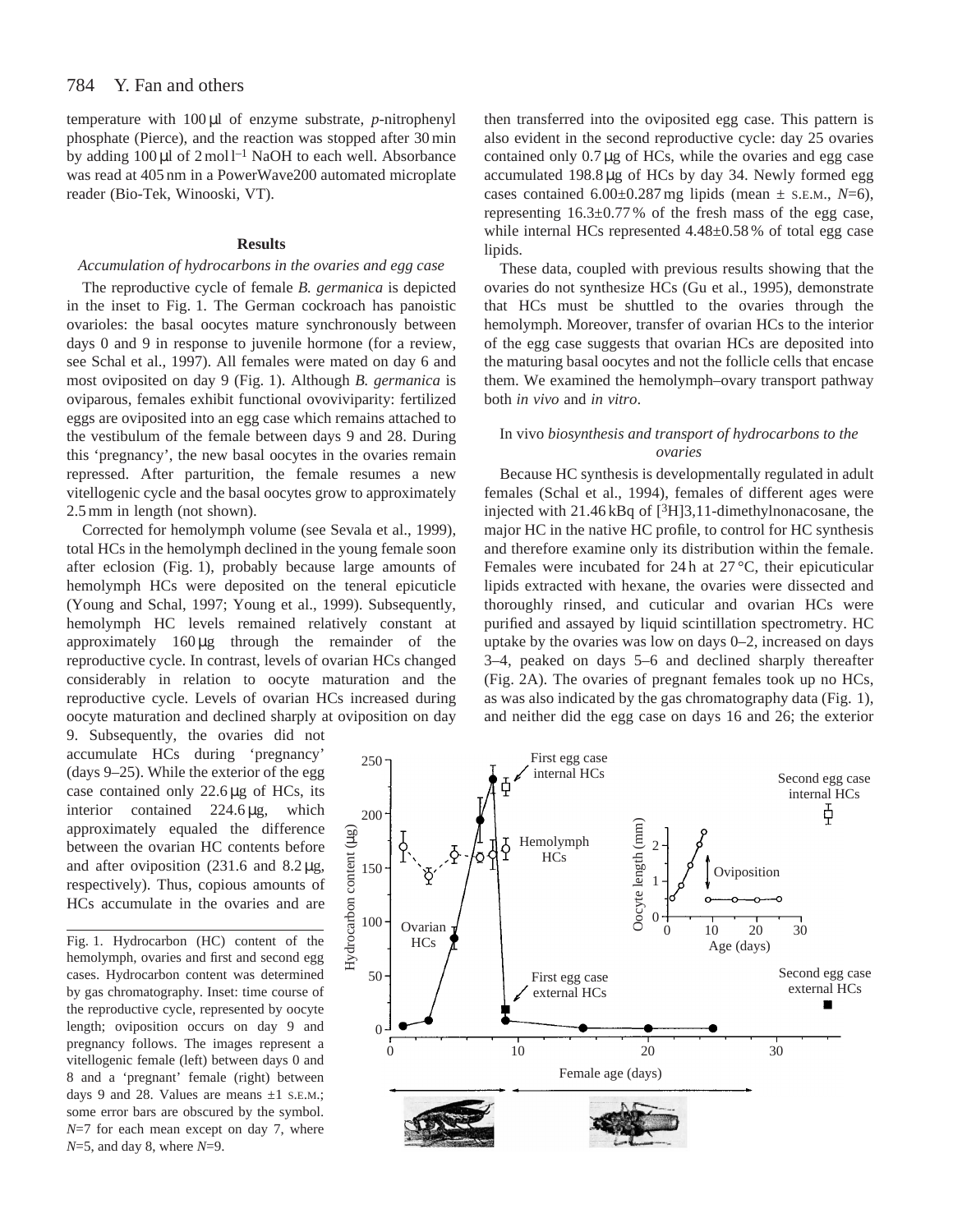

Fig. 2. Age-dependent *in vivo* hydrocarbon (HC) deposition in the ovary and epicuticle in relation to the reproductive cycle.  $[{}^{3}H]3,11-$ Dimethylnonacosane (21.46 kBq) was injected in 0.4 µl of hexane into the hemocoel of females of various ages, and uptake of  $[3H]3,11$ -dimethylnonacosane by the ovary (A) and epicuticle (B) was assayed 24 h later. Values are means  $\pm 1$  s.E.M.; some error bars are obscured by the symbol. *N*=8 for each mean, except on day 0, where  $N=10$ , day 1, where  $N=13$ , day 6, where  $N=6$ , and day 8, where *N*=9.

of these egg cases contained approximately 200 disints min–1 of HC (data not shown), probably from contamination from the cuticular surface.

Interestingly, when HCs were not directed to the ovaries, more HCs were deposited on the epicuticular surface (Fig. 2B). As expected, the teneral cuticle received large amounts of HCs (1.7 % of injected HCs). As HC uptake by the ovaries increased, the HCs delivered to the epicuticle declined by 69 % and, subsequently, as the ovaries of pregnant females were refractory to HC deposition, cuticular uptake increased 2.6-fold.

We compared the time course of HC biosynthesis and its deposition in the ovaries by measuring the incorporation of  $[14C]$ propionate into HCs in the ovaries and the rest of the body 4 and 24 h after injection. Young and Schal (1997) showed that, after injection of radiolabeled propionate into *B. germanica* nymphs, incorporation into HCs was complete within 2–4 h. The *in vivo* data presented in Table 1 confirm that HC biosynthesis was rapid. Within 4 h,  $132\times10^3$  disints min<sup>-1</sup> was incorporated into HCs and no further HCs were synthesized by 24 h (116 978 disints min–1; *P*>0.05; Student's *t*-test). However, the distribution of the newly biosynthesized methylbranched HCs changed during the 24 h incubation. While the amount of labeled HCs in the ovaries increased 3.7-fold, the

Table 1. In vivo *hydrocarbon biosynthesis and transport*

|                                | Hydrocarbon synthesis and<br>distribution (disints $min^{-1}$ ) |                              |
|--------------------------------|-----------------------------------------------------------------|------------------------------|
| <b>Tissue</b>                  | 4 h                                                             | 24 h                         |
| Ovary pair<br>Rest of the body | $5315+695$<br>$126651+7803$                                     | 19867±2879<br>$97111 + 6486$ |

Day 4 females were injected with 16.65 kBq of [1-14C]propionate, and the ovaries were dissected 4h or 24h after injection. Hydrocarbons were extracted from the ovaries and the rest of the body, and radioactivity was assayed by liquid scintillation spectrometry.

Values are means  $\pm 1$  s.E.M. ( $N=5$ ).

amount of labeled HCs in the rest of the body declined by 23.3 % at 24 h (Table 1).

These results were confirmed with topical application of  $[3H]3,11$ -dimethylnonacosane (21.46 kBq) to the tergites of day 5 females. Both ovaries were dissected after 4 or 24 h, and the amount of radioactive HCs was analyzed. After 4 h, the ovaries contained 9574±958 disints min<sup>-1</sup> of HCs (mean  $\pm$ S.E.M., *N*=5), representing only 0.75 % of the topically applied HC. However, 24 h after topical application of the labeled HC, 2.7 times more labeled HCs appeared in the ovaries, representing 2 %  $(25690\pm2256 \text{ distinct min}^{-1})$  of total labeled HCs.

# *Involvement of lipophorin in hydrocarbon transport to the ovaries*

The hydrophobic nature of HCs suggests that plasma lipoproteins might shuttle them from the integument to storage and deposition sites. Indeed, in a number of insect species, hemolymph HCs associate with an HDLp (Chino, 1985; Schal et al., 1998b; Sevala et al., 2000). We tested the hypothesis that HDLp delivers HCs to oocytes by quantifying HC uptake by the ovary in the presence of either hemolymph or HDLp. Sternites 3 and 4 from 4-day-old virgin females were co-incubated for 24 h with an ovary from day 5 females in the presence of  $25.9$  kBq of  $[1-$ <sup>14</sup>C]propionate. With TC199 medium alone, large amounts of HCs were biosynthesized  $(95918 \pm 24946$  disints min<sup>-1</sup>, mean  $\pm$  s.e.m., *N*=5), but most of the HCs remained with the sternites and only  $78\pm29$  disints min<sup>-1</sup> was deposited into the ovary; the amount deposited in the ovary was subtracted as background from all other incubations. The amount of labeled HCs in the ovary increased with increasing hemolymph concentrations in TC199, reaching a plateau at 10 % hemolymph (Fig. 3).

The capacity of HDLp to accept HCs from the integument was also tested by incubating sternites 3 and 4 with  $0-2.0$  mg ml<sup>-1</sup> HDLp in the presence of labeled propionate. HDLp was isolated from plasma by KBr density-gradient equilibrium ultracentrifugation and its purity confirmed by SDS–PAGE (Fig. 4A). Our results indicated that loading of newly synthesized HCs onto HDLp increased linearly in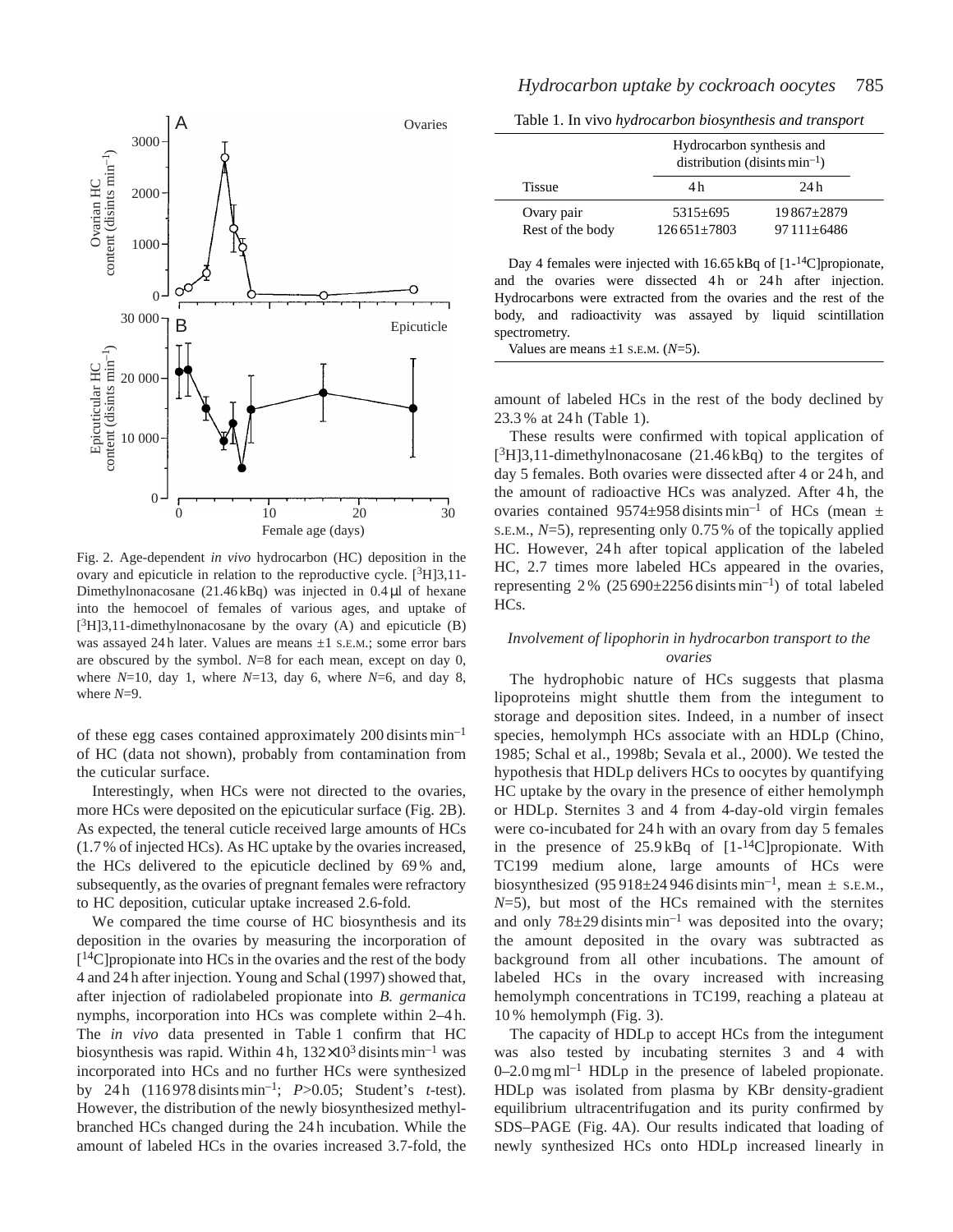

Fig. 3. Accumulation of newly synthesized hydrocarbons (HCs) in the ovary *in vitro*. An ovary from a day 4 female was co-incubated with abdominal sternites 3 and 4 from a day 5 female in 500 µl of TC199 medium containing 25.9 kBq of [1-14C]propionate and 0–50 % *Blattella germanica* plasma. Values are means ±1 S.E.M. (*N*=3–5). Some error bars are obscured by the symbol.

relation to the amount of HDLp in the medium (Fig. 4B). HDLp is thus necessary to effect translocation of HCs from the integument to the hemolymph, and its presence would be absolutely mandatory for transferring newly synthesized or stored HCs to the ovaries.

This was confirmed with sternites and ovary co-incubations. Without HDLp, most of the labeled HCs remained associated with the sternites, and only  $137\pm24.5$  disints min<sup>-1</sup> (mean  $\pm$ S.E.M., *N*=5) was deposited in the ovary; this amount was subtracted as background from subsequent incubations. Incubations of an ovary with varying concentrations of HDLp yielded similar results to incubations with hemolymph, with maximum deposition of HCs in the ovary occurring at concentrations of HDLp above  $1 \text{ mg ml}^{-1}$  (Fig. 4C). Interestingly, this represents approximately 11 % hemolymph, because the HDLp concentration in hemolymph is approximately  $9 \mu g \mu l^{-1}$  (Sevala et al., 1999). Furthermore, this transfer occurred without facilitation by a lipid transfer particle (LTP).

The relationship between ovarian uptake of HCs and ovarian age was examined *in vitro* using coincubations of sternites 3 and 4 from day 5 virgin females together with ovaries of various ages and 1 mg ml–1 HDLp. [3H]3,11-Dimethylnonacosane was topically loaded onto the sternites so that only transfer of labeled HC to the ovary was considered. As expected from the *in vivo* results (Figs 1, 2), HC uptake increased steadily with growth of the ovary and peaked on day 8, just before ovulation; it declined sharply after oviposition on day 9 (Fig. 5A). To relate ovarian uptake of HCs to their physiological stage, ovaries from day 6–9 females were co-incubated *in vitro* with sternites from day 5 females,  $[14C]$ propionate and 10 % hemolymph. Day 7 ovaries took up the largest amount of  $^{14}C$ labeled HCs (Fig. 5B).

# *Lipophorin uptake by oocytes*

Developmental studies of the lipophorin content of the ovaries and egg case showed that the ovaries sequester lipophorin from the hemolymph (Fig. 6), and the increase in lipophorin content within the ovaries corresponded well with the increase in the HC content of the ovaries (Fig. 1). Moreover, as shown for HCs, almost all ovarian lipophorin is subsequently recovered from the egg case. The trivial amount of lipophorin remaining in the ovaries disappears by day 15 (data not shown), suggesting that one or more oocyte was resorbed during ovulation.

#### **Discussion**

Oocyte maturation in oviparous animals is characterized by a vitellogenic period during which all maternally derived yolk protein precursors are sequestered in the oocyte, usually through receptor-mediated endocytosis (Bu and Schwartz, 1994; Sappington and Raikhel, 1995, 1998; Raikhel and Snigirevskaya, 1998; Burmester and Scheller, 1999). Large amounts of maternal lipids are also sequestered (Speake and Thompson, 1999), and lipid accumulation in eggs has been reported in many insects (for reviews, see Engelmann, 1970; Kunkel and Nordin, 1985). Important egg lipids are phospholipids for membrane formation during embryogenesis, and triacylglycerol is used mainly as an energy source.



Fig. 4. Accumulation of newly synthesized hydrocarbons (HCs) in the medium and ovary *in vitro*. An ovary from a day 4 female was co-incubated with abdominal sternites  $3$  and  $4$  from a day  $5$  female in  $500 \mu$ l of TC199 medium containing  $25.9 \text{ kB}$ q of  $[1^{-14}C]$ propionate and various concentrations of purified *Blattella germanica* lipophorin. (A) SDS–PAGE of hemolymph (H) and purified lipophorin (Lp). (B) Accumulation of newly synthesized hydrocarbons in the medium;  $r^2=0.999$ ,  $P<0.0001$ . (C) Accumulation of newly synthesized hydrocarbons in the ovary. Values are means ±1 S.E.M. (*N*=3–5). Some error bars are obscured by the symbol.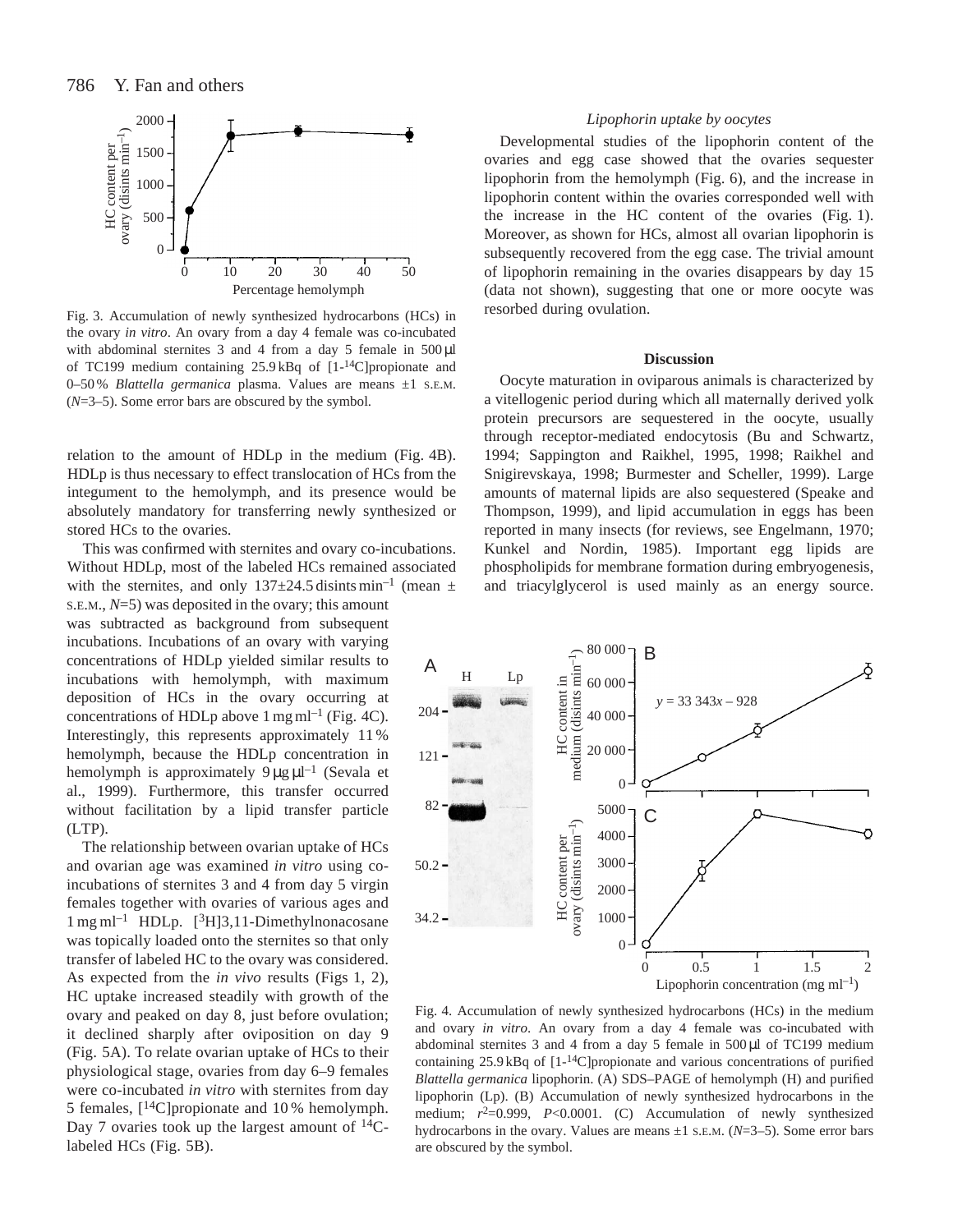

Fig. 5. Ovarian uptake of hydrocarbons (HCs) *in vitro*. (A) [3H]3,11- Dimethylnonacosane (21.46 kBq) was topically applied onto sternites 3 and 4 of a day 5 female, and the sternites were then co-incubated in TC199 with ovaries of different ages in the presence of  $1 \text{ mg ml}^{-1}$  purified high-density lipophorin (HDLp). [<sup>3</sup>H]3,11-Dimethylnonacosane levels in the ovary were assayed by liquid scintillation spectrometry. (B) Sternites 3 and 4 from a day 6 female were co-incubated with an ovary from a day 6, 7, 8 or 9 female in 500 µl of TC199 medium containing 10 % hemolymph and [1- <sup>14</sup>C]propionate (25.9 kBq). Both sets of incubations were at 27 °C for 24 h. Values are means ±1 S.E.M. (*N*=8). Some error bars are obscured by the symbol.

Surprisingly though, there are few quantitative studies on apolar lipids in insect eggs, even though both embryos and neonates in most insects require extensive waterproofing. Nelson and Sukkestad (1970) found complex mixtures of branched HCs, including mono-, di- and trimethyl HCs in eggs of the moth *Manduca sexta* and, surprisingly, the HC content of egg lipids is high (9.45 %) (Kawooya and Law, 1988) compared with that of *B. germanica* (4.85 %). Kawooya and Law (1988) calculated that there is twice as much sterol and 10 times more HCs in the eggs of *M. sexta* than can be attributed to the combined total of egg lipophorin and vitellogenin. Although HCs appear to represent a significant lipid class in insect eggs, we are unaware of other quantitative studies of HCs in insect eggs.

Our previous investigations with *B. germanica* revealed more than 400µg of 'internal' HCs just before ovulation (Schal et al., 1994). This amount declined dramatically after oviposition, suggesting that the eggs were provisioned with HCs and constituted a major fraction of internal HCs in adult females. Herein, we confirmed that 232 µg of these internal HCs is



Fig. 6. Accumulation of lipophorin in ovaries *in vivo*. The amount of lipophorin in the ovaries and egg case was determined by ELISA. Values are means  $\pm 1$  s.E.M. ( $N=9$ ). Some error bars are obscured by the symbol.

deposited in the ovaries, much more than the less than  $160 \mu g$ in the hemolymph (Fig. 1) or approximately  $150 \mu g$  found on the epicuticular surface of the female (Schal et al., 1994; Young et al., 1999). Moreover, we showed that all ovarian HCs were transferred to the egg case, confirming that HCs are localized within the oocytes and not in other ovarian tissues, such as follicle cells. Since the ovaries do not synthesize HCs *de novo* (Gu et al., 1995), a hemolymph transport pathway must be involved, and our results demonstrate that hemolymph is indeed required to effect the transfer of HCs from the sternal integument (probably oenocytes) to the ovary (Fig. 3).

Seminal work by Chino and co-workers showed that in several insect species hemolymph HCs are associated with HDLp, a major hemolymph lipoprotein of 600 kDa. In most insects, HDLp is characterized by two constituent apoproteins, apoLp-I and apoLp-II, with approximate molecular masses of 240 kDa and 80 kDa, respectively (Fig. 4A) (Chino et al., 1981; Chino, 1985; Law and Wells, 1989; Kanost et al., 1990; Law et al., 1992; Van der Horst et al., 1993; Blacklock and Ryan, 1994; Soulages and Wells, 1994; Arrese et al., 2000). HDLp serves multiple functions, including that of a juvenile hormone binding protein in beetles, termites, flies, bees and cockroaches (Trowell, 1992; King and Tobe, 1993; Sevala et al., 1997; Engelmann and Mala, 2000). Its most recognized function, however, is in bulk transport of lipids, including phospholipids, diacylglycerol (DAG), carotenoids, hydrocarbons and, in some mosquitoes, triacylglycerol (Ford and Van Heusden, 1994). Lipids may comprise up to 50 % of the mass of lipophorin, but its lipid composition varies greatly among species and probably in relation to physiological stages.

In many insects, HCs constitute the major lipid carried by HDLp, and the dynamic transformations of lipophorin may be more closely related to reproductive physiology in adults and the periodic replenishment of HCs in the new cuticle of immatures than with DAG-fueled flight. In cockroaches, termites, locusts, beetles, flies and moths, HDLp shuttles HCs to the cuticle, and in some insects, to specialized pheromone glands (for reviews, see Schal et al., 1998a,b). The fat body,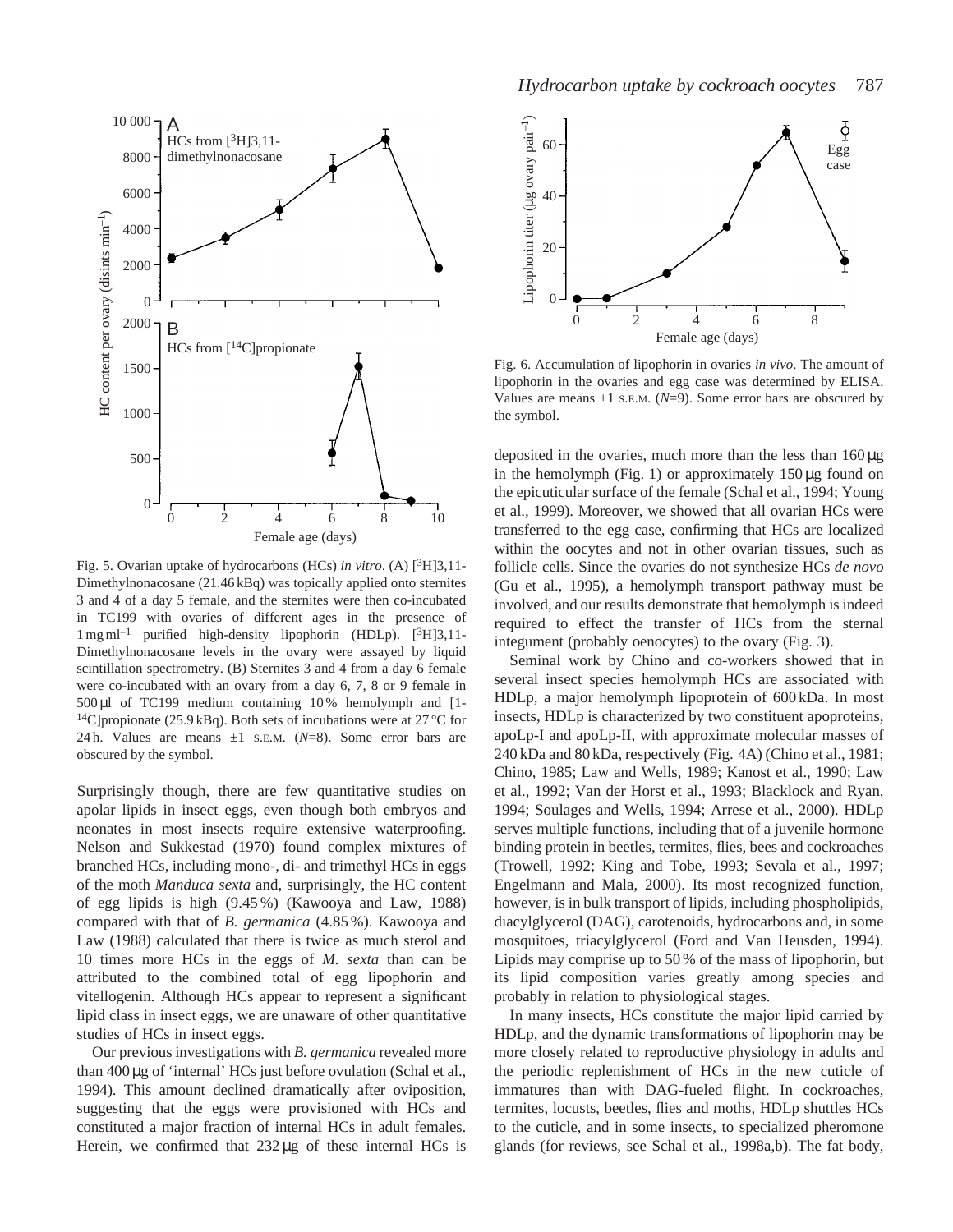#### 788 Y. Fan and others

too, contains HCs (Gu et al., 1995; Young et al., 1999), and our present results show that the ovaries also serve as an important HC deposition site in females. Because lipophorin is the major HC transporter in the hemolymph, the HC profiles of the hemolymph, lipophorin and cuticle are generally similar (e.g. Chino and Downer, 1982; Schal et al., 1998b; Sevala et al., 2000). In some insects, male and female HDLp carry different HCs, some of which serve as sex pheromones, and the sex-specific composition of lipophorin is determined by the types of HCs biosynthesized by sex-specific oenocytes [for example, cockroach and locust (Katase and Chino, 1984; Gu et al., 1995), *Drosophila melanogaster* (Pho et al., 1996) and moths (Schal et al., 1998a)] and not by features of lipophorin.

In the moth *M. sexta*, a lipid transfer particle (LTP) plays a role in the delivery of lipids to the developing oocytes and the conversion of adult HDLp to egg very high density lipophorin (Liu and Ryan, 1991). In some insects, LTP also carries HCs (Blacklock and Ryan, 1994), and in the American cockroach HCs comprise 40 % of the lipids in LTP, while HDLp carries only 28 % of HCs; however, the latter is much more abundant in the hemolymph (Takeuchi and Chino, 1993). However, our results, together with previous *in vitro* work with purified HDLp (Katase and Chino, 1982, 1984), suggest that LTP is not necessary for exchange of HCs between the integument and HDLp and between HDLp and the ovary. We found maximum HC uptake by the ovary from sternites with either 10 % hemolymph (Fig. 3) or  $1 \text{ mg ml}^{-1}$  HDLp (Fig. 4C). Since the concentration of HDLp in the hemolymph of the German cockroach is approximately 9 mg  $ml^{-1}$  (Sevala et al., 1999), the *in vitro* uptake data agree well with the *in situ* conditions. Nevertheless, it is possible that LTP may be associated with, or even synthesized by, the incubated tissues, and these experiments will have to be repeated with LTP antibodies to block LTP function.

Unlike vertebrate lipoproteins, insect lipophorin is generally considered to be a reusable particle that shuttles lipids among tissues without entering cells (Chino and Kitazawa, 1981; Van Heusden et al., 1991). Chino et al. (1977) suggested that lipophorin must act as a reusable lipid shuttle because insect eggs contain larger amounts of lipid than could be accounted for by ovarian lipophorin and vitellogenin. Indeed, in some insects, no lipophorin can be detected in oocytes or it represents only a minor fraction of total egg protein, for example in *Rhodnius prolixus* (Gondim et al., 1989), suggesting that lipophorin acts primarily as a shuttle. In other insects, however, oocytes sequester lipophorin, and ovarian lipophorin is physically and immunologically identical to hemolymph lipophorin, suggesting a common origin (Thomas and Gilbert, 1969; Chino et al., 1977). Furthermore, immunocytological observations and tracking of [3H]DAGlabeled lipophorin and [<sup>35</sup>S]apoLp-labeled lipophorin showed that HDLp from adult *M. sexta* hemolymph was sequestered by oocytes without recycling the lipophorin back to the hemolymph (Kawooya and Law, 1988; Kawooya et al., 1988; Van Antwerpen et al., 1993). In the moth *Hyalophora cecropia*, HDLp and vitellogenin enter the oocytes through the

same endocytic mechanism, presumably involving receptormediated processes; HDLp is then converted into very high density particles within the eggs (Kulakosky and Telfer, 1990; Telfer and Pan, 1988; Telfer et al., 1991). The clearest documentation of lipophorin uptake into oocytes comes from recent studies of the mosquito *Aedes aegypti*. During the first vitellogenic cycle, *Lp* gene expression is upregulated after a blood meal and hemolymph lipophorin is transported into the yolk granules of the developing oocyte (Sun et al., 2000). The lipophorin receptor in the mosquito oocyte is distinct from the vitellogenin receptor (Cheon et al., 2001), unlike in *Hyalophora cecropia* oocytes (Kulakosky and Telfer, 1990).

An early study identified non-vitellogenin proteins with a high lipid content, presumably lipophorin, in ovaries of *B. germanica* (Kunkel and Pan, 1976). Our polyclonal antibodies against hemolymph HDLp recognize ovarian proteins in this species (Fig. 6), suggesting that lipophorin enters the oocytes. Yet, the amount of lipophorin in the ovaries appears to be low relative to the amount of vitellin, and a calculation of the HC:lipophorin ratio suggests that not all HCs enter the oocytes with internalized lipophorin. We recovered  $232 \mu$ g of HCs from a mature ovary pair containing approximately 40 basal oocytes (Fig. 1), but only 65 µg of lipophorin (Fig. 6). Since all hemolymph HCs are carried by HDLp, and the hemolymph contains approximately  $9 \mu g H D L p \mu l^{-1}$  and approximately  $10 \mu g$  HCs  $\mu$ <sup>-1</sup> (Sevala et al., 1999), it follows that 1  $\mu$ g of HDLp carries approximately 1 µg of HCs. Clearly, HDLp must either unload the bulk of the HCs at the oocyte surface (as a reusable shuttle) or enter the basal oocytes, unload HCs and other lipids and recycle to the hemolymph. Regardless, the agerelated uptake of HC and HDLp in the ovaries is identical to vitellogenin uptake, suggesting either that common receptors are used or a coordinated proliferation of independent receptors for vitellogenin and lipophorin. Interestingly, it appears that, in *Manduca sexta*, 90 % of the lipids that accumulate in the egg are delivered by low-density lipophorin that is not internalized (Kawooya and Law, 1988). Cockroaches do not have lowdensity lipophorin, leaving open the question of how HCs might be deposited in the ovaries.

In the cockroach *Diploptera punctata*, HDLp content increases to approximately 1.5µg per oocyte early in vitellogenesis, but declines rapidly to non-detectable levels in ovulated eggs (King and Tobe, 1993). This pattern indicates that lipophorin shuttles out of the oocytes, that it is rapidly metabolized within the oocytes or that lipophorin is associated only with follicle cells and not with oocytes. Notably, in this viviparous cockroach, the bulk of maternal lipids is taken up by embryos, not oocytes. In ovoviviparous *Leucophaea maderae*, much smaller amounts of lipophorin than vitellogenin enter the eggs, as in *B. germanica*, but nothing is known about its ovarian HCs. It would be of interest to relate the reproductive mode of cockroaches (oviparity, ovoviviparity, viviparity) to maternal strategies of provisioning HCs into the eggs. The relatively high HC content of *B. germanica* HDLp, compared with other insects, including other cockroaches (e.g. *Periplaneta americana*) (Chino and Kitazawa, 1981), is probably related to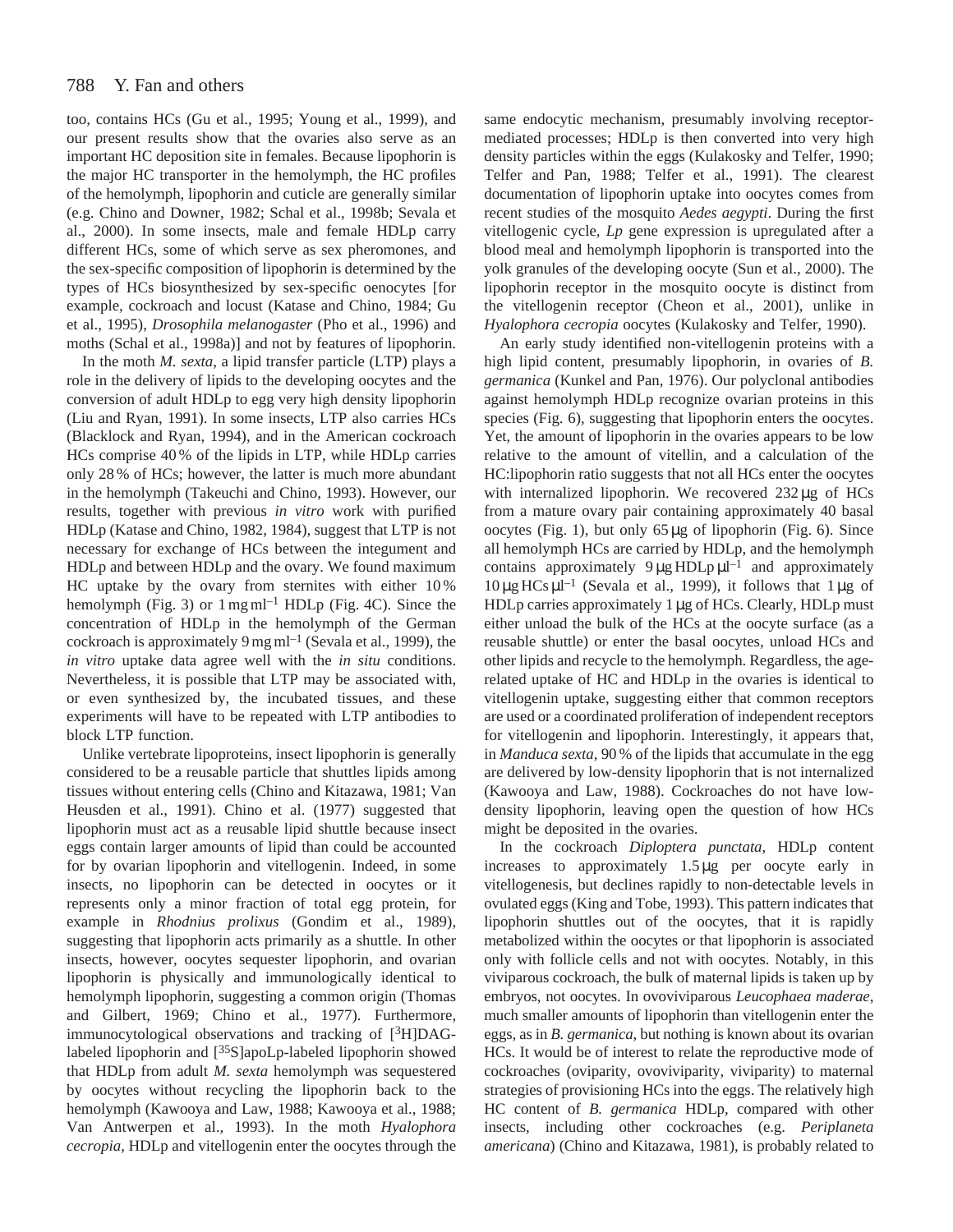its role in supplying HCs to a large batch of externally incubated oocytes, and it is possible that less HCs are provisioned in cockroaches that internally incubate their embryos.

It follows then, that in *B. germanica*, even though HDLp serves many functions, including that of a juvenile-hormonebinding protein, its titer will fluctuate in relation to shuttling HCs (Sevala et al., 1999). Soon after eclosion, the teneral cuticle has a large demand for HCs (Fig. 2B) (Schal et al., 1994). As the oocytes begin to grow, they too sequester large amounts of HCs, and the female meets these increasing demands for apolar lipids by producing more HCs and HDLp, elevating hemolymph volume (Sevala et al., 1999) and redirecting HC deposition away from the cuticle (Fig. 2B).

The mechanism(s) of HDLp-mediated delivery of HCs to oocytes, the function(s) of lipophorin within the oocyte and the fate of ovarian lipophorin and HCs have not been studied in any insect, and recent investigations of lipid accumulation in the ovaries of other arthropods have yet to identify lipoprotein carriers (Ravid et al., 1999). It is reasonable to hypothesize that maternal HCs serve to provision the embryonic and neonate cuticle with a waterproofing layer. We have shown previously that the female provisions the exterior of her egg case with an HC profile that has a melting temperature 15 °C higher than that of her own cuticular HCs; this would provide the egg case with superior waterproofing (Young et al., 2000). Our preliminary radiotracer experiments show that maternal HCs that are deposited in the egg appear on the neonate epicuticle (C. Schal, unpublished results). Moreover, although the embryo can synthesize HCs *de novo* around dorsal closure (Y. Fan and C. Schal, unpublished results), their contribution to the neonate cuticle is relatively minor. Our working hypothesis, thus, is that maternal lipophorin within the embryo serves to transport maternally sequestered HCs to the embryonic and neonate cuticles.

We thank Dr Glenn Prestwich (Salt Lake City, Utah, USA) for the gift of  $[3H]3,11$ -dimethylnonacosane. This research was supported in part by the Blanton J. Whitmire Endowment and the W. M. Keck Center for Behavioral Biology at North Carolina State University and the NSF (IBN-9817075). J.C. was supported in part by an Individual Development Plan through the NSF.

#### **References**

- **Arrese, E. L., Canavoso, L. E., Jouni, Z. E., Pennington, J. E., Tsuchida, K. and Wells, M. A.** (2000). Lipid storage and mobilization in insects: current status and future directions. *Insect Biochem. Mol. Biol.* **31**, 7–17.
- **Augustynowicz, M., Malinski, E., Warnke, Z., Szafranek, J. and Nawrot, J.** (1987). Cuticular hydrocarbons of the German cockroach, *Blattella germanica* (L.). *Comp. Biochem. Physiol.* **86B**, 519–523.
- **Blacklock, B. J. and Ryan, R. O.** (1994). Hemolymph lipid transport. *Insect Biochem. Molec. Biol.* **24**, 855–873.
- **Bligh, E. G. and Dyer, W. J.** (1959). A rapid method of total lipid extraction and purification. *Can. J. Biochem. Physiol.* **37**, 911–917.
- **Blomquist, G. J., Tillman-Wall, J. A., Guo, L., Quilici, D., Gu, P. and** Schal, C. (1993). Hydrocarbon and hydrocarbon derived sex pheromones in insects: biochemistry and endocrine regulation. In *Insect Lipids: Chemistry and Biology* (ed. D. W. Stanley-Samuelson and D. R. Nelson), pp. 317–351. Lincoln: University of Nebraska Press.
- **Bradford, M.** (1976). A rapid and sensitive method for quantification of proteins utilizing the principle of protein-dye binding. *Anal. Biochem.* **72**, 248–258.
- **Bu, G. and Schwartz, A. L.** (1994). Receptor-mediated endocytosis. In *The Liver: Biology and Pathobiology* (ed. I. M. Arias, J. L. Boyer, N. Fausto, W. B. Jacoby, D. A. Schachter and D. A. Sharitz), pp. 259–274. New York: Raven.
- **Burmester, T. and Scheller, K.** (1999). Ligands and receptors: Common theme in insect storage protein transport. *Naturwissenschaften* **86**, 468–474.
- **Carlson, D. A. and Brenner, R. J.** (1988). Hydrocarbon-based discrimination of the North American *Blattella* cockroach species (Orthoptera: Blattellidae) using gas chromatography. *Ann. Entomol. Soc. Am.* **81**, 711–723.
- **Chase, J., Jurenka, R. A., Schal, C., Halarnkar, P. P. and Blomquist, G. J.** (1990). Biosynthesis of methyl-branched hydrocarbons: Precursors to the female contact sex pheromone of the German cockroach *Blattella germanica* (L.) (Orthoptera, Blattellidae). *Insect Biochem.* **20**, 149–156.
- **Chase, J., Touhara, K., Prestwich, G. D., Schal, C. and Blomquist, G. J.** (1992). Biosynthesis and endocrine control of the production of the German cockroach sex pheromone 3,11-dimethylnonacosan-2-one. *Proc. Natl. Acad. Sci. USA* **89**, 6050–6054.
- **Cheon, H. M., Seo, S. J., Sun, J. X., Sappington, T. W. and Raikhel, A. S.** (2001). Molecular characterization of the VLDL receptor homolog mediating binding of lipophorin in oocyte of the mosquito *Aedes aegypti*. *Insect Biochem. Mol. Biol.* **31**, 753–760.
- **Chino, H.** (1985). Lipid transport: biochemistry of hemolymph lipophorin. In *Comprehensive Insect Physiology, Biochemistry and Pharmacology*, vol. 10 (ed. G. A. Kerkut and L. I. Gilbert), pp. 115–135. Oxford: Pergamon Press.
- **Chino, H. and Downer, R. G. H.** (1982). Insect hemolymph lipophorin: a mechanism of lipid transport in insects. *Adv. Biophys.* **15**, 67–92.
- **Chino, H., Downer, R. G. H. and Takahashi, K.** (1977). The role of diacylglycerol-carrying lipoprotein I in lipid transport during insect vitellogenesis. *Biochim. Biophys. Acta* **487**, 508–516.
- **Chino, H., Katase, H., Downer, R. G. H. and Takahashi, K.** (1981). Diacylglycerol-carrying lipoprotein of hemolymph of the American cockroach: purification, characterization and function. *J. Lipid Res.* **22**, 7–15.
- **Chino, H. and Kitazawa, K.** (1981). Diacylglycerol-carrying lipoprotein of hemolymph of the locust and some insects. *J. Lipid Res.* **22**, 1042–1052.
- **Diehl, P. A.** (1975). Synthesis and release of hydrocarbons by the oenocytes of the desert locust, *Schistocerca gregaria*. *J. Insect Physiol.* **21**, 1237–1246.
- **Dwyer, L. A., Zamboni, A. C. and Blomquist, G. J.** (1986). Hydrocarbon accumulation and lipid biosynthesis during larval development in the cabbage looper, *Trichoplusia ni*. *Insect Biochem.* **16**, 463–469.
- **Engelmann, F.** (1970). *The Physiology of Insect Reproduction*. Elmsford, NY: Pergamon Press. 307pp.
- **Engelmann, F. and Mala, J.** (2000). The interactions between juvenile hormone (JH), lipophorin, vitellogenin and JH esterases in two cockroach species. *Insect Biochem. Molec. Biol.* **30**, 793–803.
- **Ferveur, J.-F., Savarit, F., O'Kane, C. J., Sureau, G., Greenspan, R. J. and Jallon, J.-M.** (1997). Genetic feminization of pheromones and its behavioral consequences in *Drosophila* males. *Science* **276**, 1555–1558.
- **Ford, P. S. and Van Heusden, M. C.** (1994). Triglyceride-rich lipophorin in *Aedes aegypti* (Diptera: Culicidae). *J. Med. Entomol.* **31**, 435–441.
- Gadot, M., Burns, E. and Schal, C. (1989). Juvenile hormone biosynthesis and oocyte development in adult female *Blattella germanica*: Effects of grouping and mating. *Arch. Insect Biochem. Physiol.* **11**, 189–200.
- **Gibbs, A.** (1998). Water-proofing properties of cuticular lipids. *Am. Zool.* **38**, 471–482.
- **Gondim, K. C., Oviveira, P. L. and Masuda, H.** (1989). Lipophorin from *Rhodnius prolixus*: purification and partial characterization. *J. Insect Physiol.* **35**, 19–27.
- **Gu, X., Quilici, D., Juarez, P., Blomquist, G. J. and Schal, C.** (1995). Biosynthesis of hydrocarbons and contact sex pheromone and their transport by lipophorin in females of the German cockroach (*Blattella germanica*). *J. Insect Physiol.* **41**, 257–267.
- **Guo, L. and Blomquist, G. J.** (1991). Identification, accumulation and biosynthesis of the cuticular hydrocarbons of the southern armyworm, *Spodoptera eridania* (Cramer) (Lepidoptera: Noctuidae). *Arch. Insect Biochem. Physiol.* **16**, 19–30.
- **Hadley, N. F.** (1984). Cuticle: ecological significance. In *Biology of the Integument – Invertebrates*, vol. 1 (ed. J. Bereiter-Hahn, A. G. Matoltsy and K. S. Richards), pp. 685–693. Berlin: Springer-Verlag.
- **Holbrook, G. L., Armstrong, E., Bachmann, J. A. S., Deasy, B. M. and** Schal, C. (2000). Role of feeding in the reproductive 'group effect' in